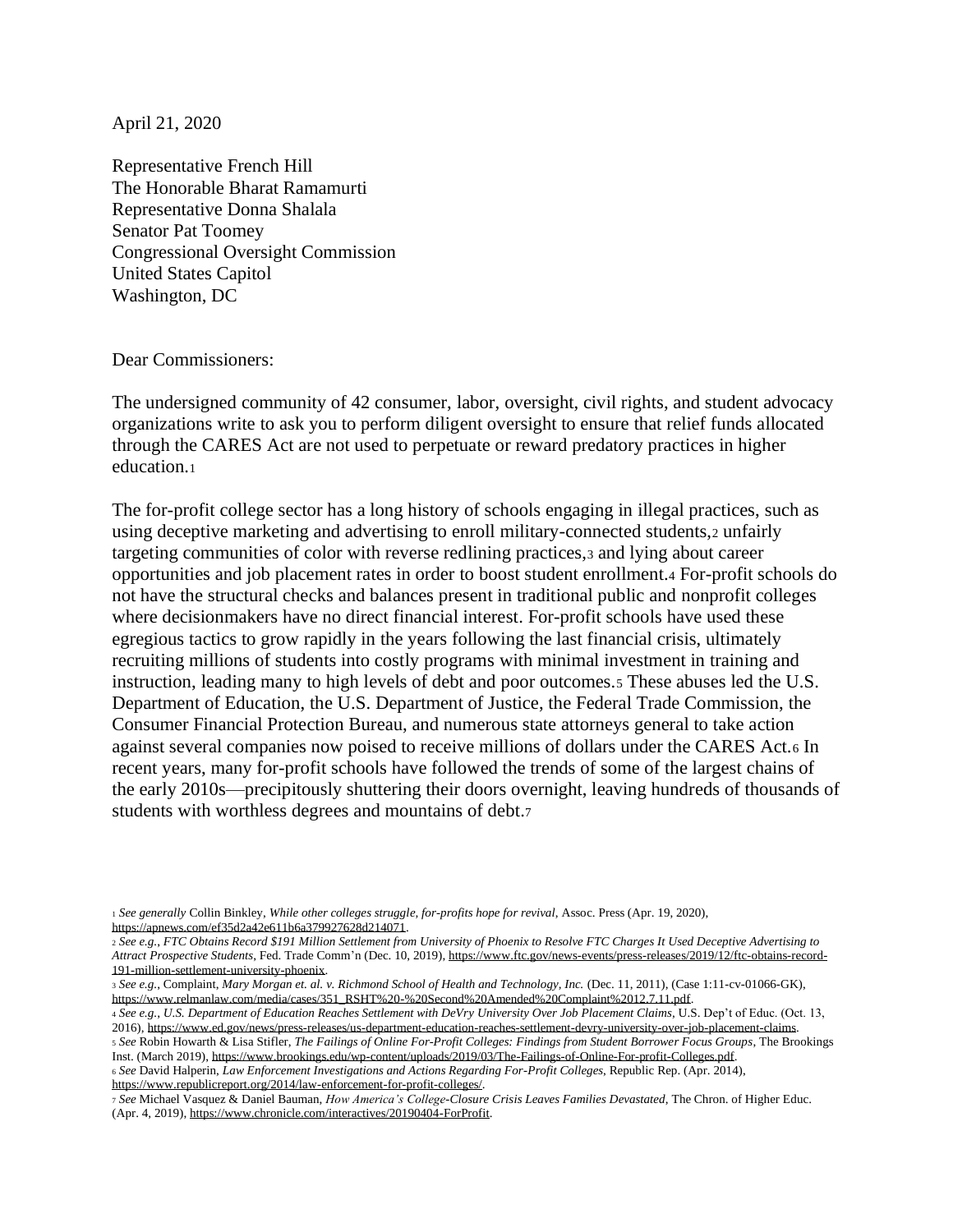According to public reports, the CARES Act could provide over \$1.1 billion to for-profit schools.<sup>8</sup> Recent data from the Department of Education show that operators of for-profit chains including Fortis Institute, Empire Beauty School, and Lincoln Technical Institute will likely receive a significant portion of CARES Act relief funds, despite previous actions by federal and state law enforcement agencies to halt illegal practices by these companies. <sup>9</sup>

Given the already dire state of the student debt crisis affecting 45 million Americans, it is critical that any federal emergency spending support the interests of students without the waste, fraud, and abuse that has historically been the hallmark of the for-profit college industry. Because these institutions are being entrusted with taxpayer dollars through the CARES Act, it is critical that for-profit institutions receiving these funds be subject to additional oversight.

At a minimum, you must ensure that CARES Act funds are not misused or misappropriated by any school operated by individuals with a direct financial interest in the institution. We urge you to ask Secretary DeVos to confirm that no recipient of CARES Act funds is currently under investigation for misrepresentation or financial misconduct by the Department of Education, other federal agencies, or state and federal law enforcement organizations. We also request that you ask Secretary DeVos to confirm whether any recipient of CARES Act funds has been the subject of such an investigation or subsequently sanctioned for such conduct in the past five years by their accreditor or a state regulator, or settled a lawsuit with a federal or state law enforcement or regulatory authority.

Further, we ask that you require Secretary DeVos to provide a report on those institutions that are both receiving CARES Act funds and that are receiving Title IV funding under one of the Heightened Cash Monitoring methods of payment. Such a report should detail the steps that the Department is taking to ensure that the CARES Act student aid grant funds are properly distributed, including for example, steps to direct program reviewers to prioritize institutions with known compliance concerns. To protect these funds, Secretary DeVos must also confirm that no institution receiving CARES Act funds is operating under receivership. The Secretary should also provide what steps the Department is taking to ensure CARES Act funds are not improperly directed to creditors. Lastly, we request that you seek an explanation from the Secretary about what additional steps the Department is taking to ensure proper use of CARES Act funds by institutions that have one or more Letters of Credit currently on file with the Department. Such institutions have typically been determined to be at some level of financial risk to students and the Department, and, in these circumstances, merit additional oversight. For example, is the Department requesting that schools develop a plan to increase the surety amount?

<sup>9</sup> *See* U.S. Dep't of Educ., *Allocations for Section 18004(a)(1) of CARES Act* (Apr. 10, 2020),

<sup>8</sup> *See, e.g.*, Walter Ochinko & James Haynes, *Analysis of Higher Education Relief Funds for Coronavirus: How Will They Be Allocated Across Institutional Sectors?*, Veterans Educ. Success (Apr. 10, 2020)[, https://vetsedsuccess.org/analysis-of-higher-education-relief-funds-for](about:blank)[coronavirus-how-will-they-be-allocated-across-institutional-sectors/;](about:blank) Matt Smith, *Exclusive: These for-profit colleges could reap up to \$1 billion in federal bailout money*, MarketWatch (Apr. 9, 2020)[, https://www.marketwatch.com/story/exclusive-these-for-profit-colleges-could-reap-up-to-](https://www.marketwatch.com/story/exclusive-these-for-profit-colleges-could-reap-up-to-1-billion-in-federal-bailout-money-2020-04-08)[1-billion-in-federal-bailout-money-2020-04-08.](https://www.marketwatch.com/story/exclusive-these-for-profit-colleges-could-reap-up-to-1-billion-in-federal-bailout-money-2020-04-08)

[https://www2.ed.gov/about/offices/list/ope/allocationsforsection18004a1ofcaresact.pdf;](https://www2.ed.gov/about/offices/list/ope/allocationsforsection18004a1ofcaresact.pdf) *see also* Kyra Gurney, *Florida for-profit college chain to pay \$600,000 over false financial claims*, Miami Herald (Jan. 31, 2018)[, https://www.miamiherald.com/latest-news/article197664539.html;](about:blank) *Maryland's 'Educational Affiliates' Agrees to Pay \$13 Million to Settle False Claims Act Allegations*, Berger Montague (last visited Apr. 14, 2020)[, https://bergermontague.com/marylands-educational-affiliates-agrees-pay-13-million-settle-false-claims-act-allegations/;](about:blank) *AG Secures \$900,000 to Help Students of Online Education Company*, Commonwealth of Mass. (Apr. 12, 2018)[, https://www.mass.gov/news/ag-secures-](about:blank)[900000-to-help-students-of-online-education-company;](about:blank) Karishma Mehrotra, *Two for-profit colleges settle lawsuit with Attorney General for \$2.3 million*, The Boston Globe (Jul. 30, 2015)[, https://www.bostonglobe.com/business/2015/07/30/two-for-profit-colleges-settle-lawsuit-with](about:blank)[attorney-general-for-million/PLtMSKNp9QxG19ZGXcXUZI/story.html.](about:blank)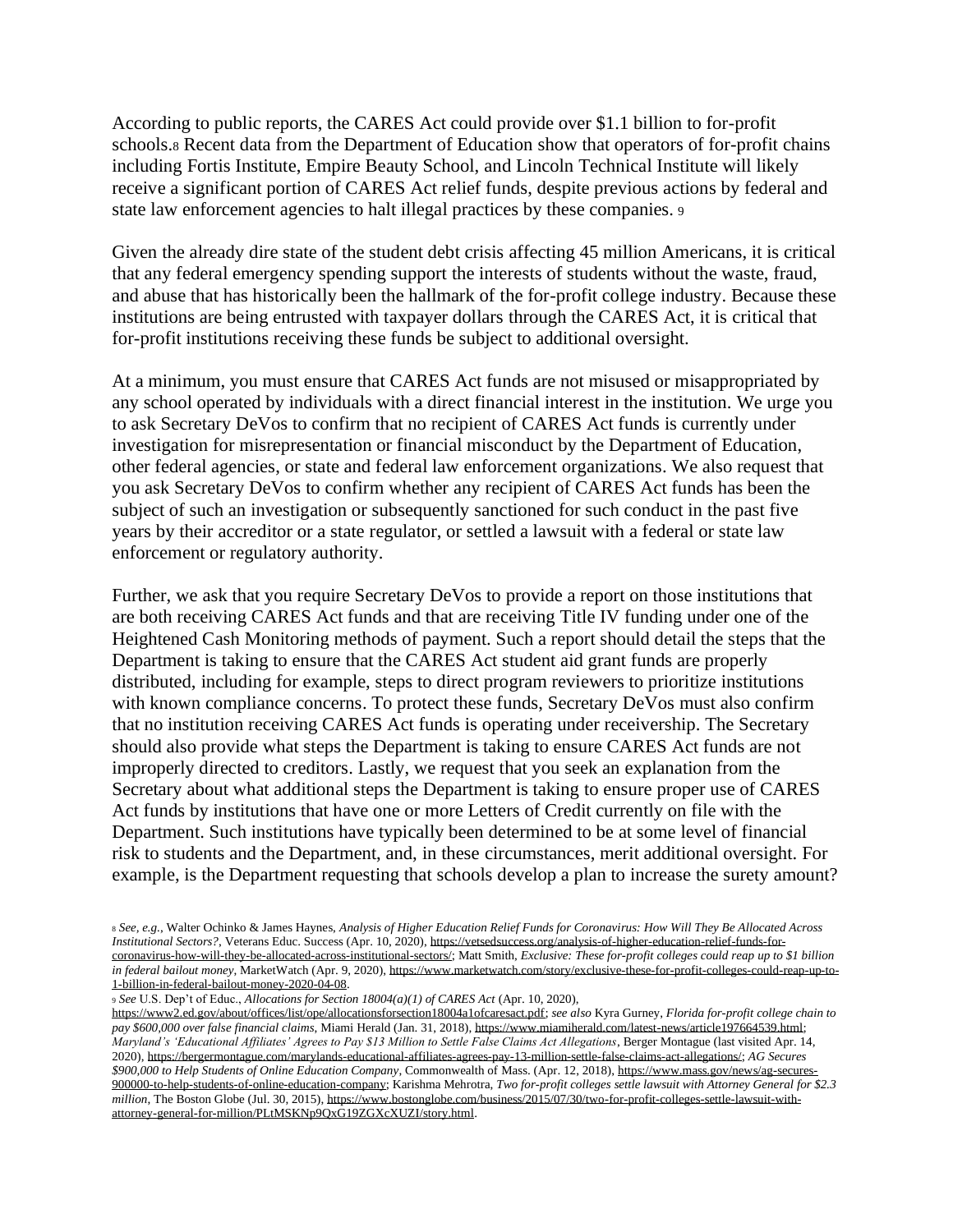Is the Department requiring such institutions to submit teach-out plans and agreements to the Department and accreditors? Answers to these types of questions are necessary to ensure that students are protected in these difficult times.

In addition to demanding these answers from the Secretary, we urge you to perform critical oversight of CARES Act funds disbursed to the for-profit college sector, requiring any institution that has maintained a for-profit status in the last ten years to provide answers to the following requests for the last four quarters, as applicable, and to provide your committee with monthly status reports for the duration of the crisis including data responsive to each of the following questions:

- 1. The total dollar amount received through the CARES Act.
- 2. The total dollar amount spent on "emergency financial aid grants to students."
- 3. The total dollar amount of non-student emergency grant aid that was spent on instruction.
- 4. The total dollars spent by each institution of higher education on executive compensation and bonuses.
	- a. The total CARES Act dollars spent by each institution of higher education on executive compensation and bonuses.
- 5. The total dollars spent on corporate board compensation.
	- a. The total CARES Act dollars spent on corporate board compensation.
- 6. The total dollars spent by each institution of higher education on advertising and marketing.
	- a. The total CARES Act dollars spent by each institution of higher education on advertising and marketing.
- 7. The total dollars spent by companies operating institutions of higher education on dividends and/or stock buybacks.
	- a. The total CARES Act dollars spent by companies operating institutions of higher education on dividends and/or stock buybacks.
- 8. The total dollars spent by institutions of higher education on compensating owner(s).
	- a. The total CARES Act dollars spent by institutions of higher education on compensating owner(s).
- 9. The total dollars spent by institutions of higher education on any expenses related to the extension of financing to students which they are expected to repay, including any direct financial support, loan guarantees, debt payments, or other expenses related to institutional loan programs or other private student lending arrangements.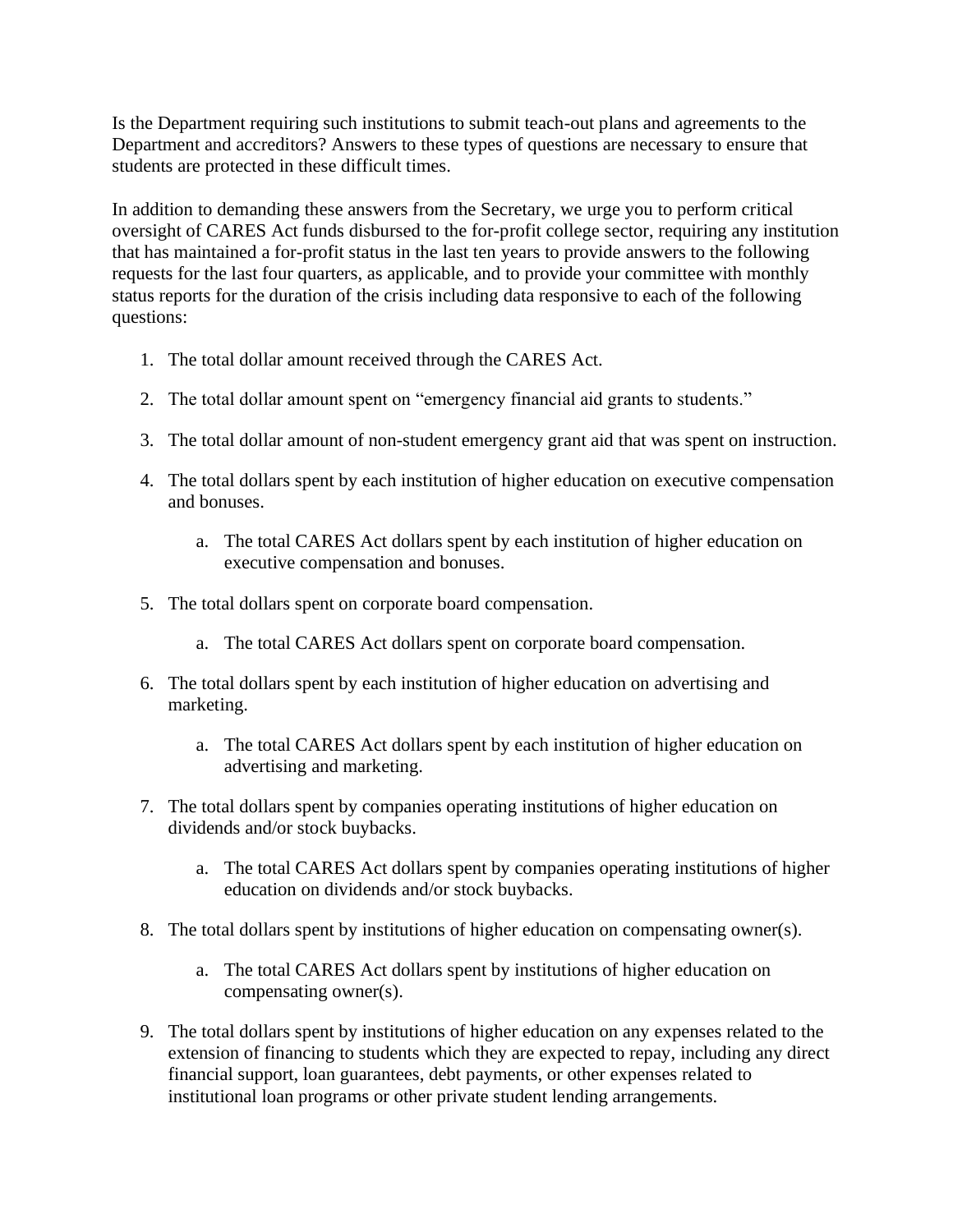- a. The total CARES Act dollars spent by institutions of higher education on any expenses related to the extension of financing to students which they are expected to repay, including any direct financial support, loan guarantees, debt payments, or other expenses related to institutional loan programs or other private student lending arrangements.
- 10. The total dollars spent by institutions of higher education repaying debts or obligations owed by the school, especially obligations or debt that is not regularly scheduled for payment (i.e., prepaying debts, including debts to owners or other companies owned by owners or paying off overdue debts, especially when those debts were due before the crisis).
	- a. The total CARES Act dollars spent by institutions of higher education repaying debts or obligations owed by the school, especially obligations or debt that is not regularly scheduled for payment (i.e., prepaying debts, including debts to owners or other companies owned by owners or paying off overdue debts, especially when those debts were due before the crisis).
- 11. The total dollars spent by institutions of higher education on outside counsel defending against federal or state consumer litigation or responding to government investigations regarding potential consumer law violations. In your initial response, please provide this data for each of the last four years.
	- a. The total CARES Act dollars spent on outside counsel defending against federal or state consumer litigation or responding to government investigations regarding potential consumer law violations.
- 12. The total dollars spent by institutions of higher education on lobbying either federal or state legislators or federal or state executive agencies, including lobbying related to federal or state rulemaking. In your initial response, please provide this data for each of the last four years.
	- a. The total CARES Act dollars spent by institutions of higher education on lobbying either federal or state legislatures or the executive branch, including rulemakings.
- 13. The total dollars spent by institutions of higher education on contributions to political candidates or Political Action Committees.
	- a. The total CARES Act dollars spent by institutions of higher education on contributions to political candidates or Political Action Committees.
- 14. The total dollars spent on programs designed to recruit servicemembers, military spouses, or veterans, including but not limited to payments to Morale, Welfare, and Recreation Programs.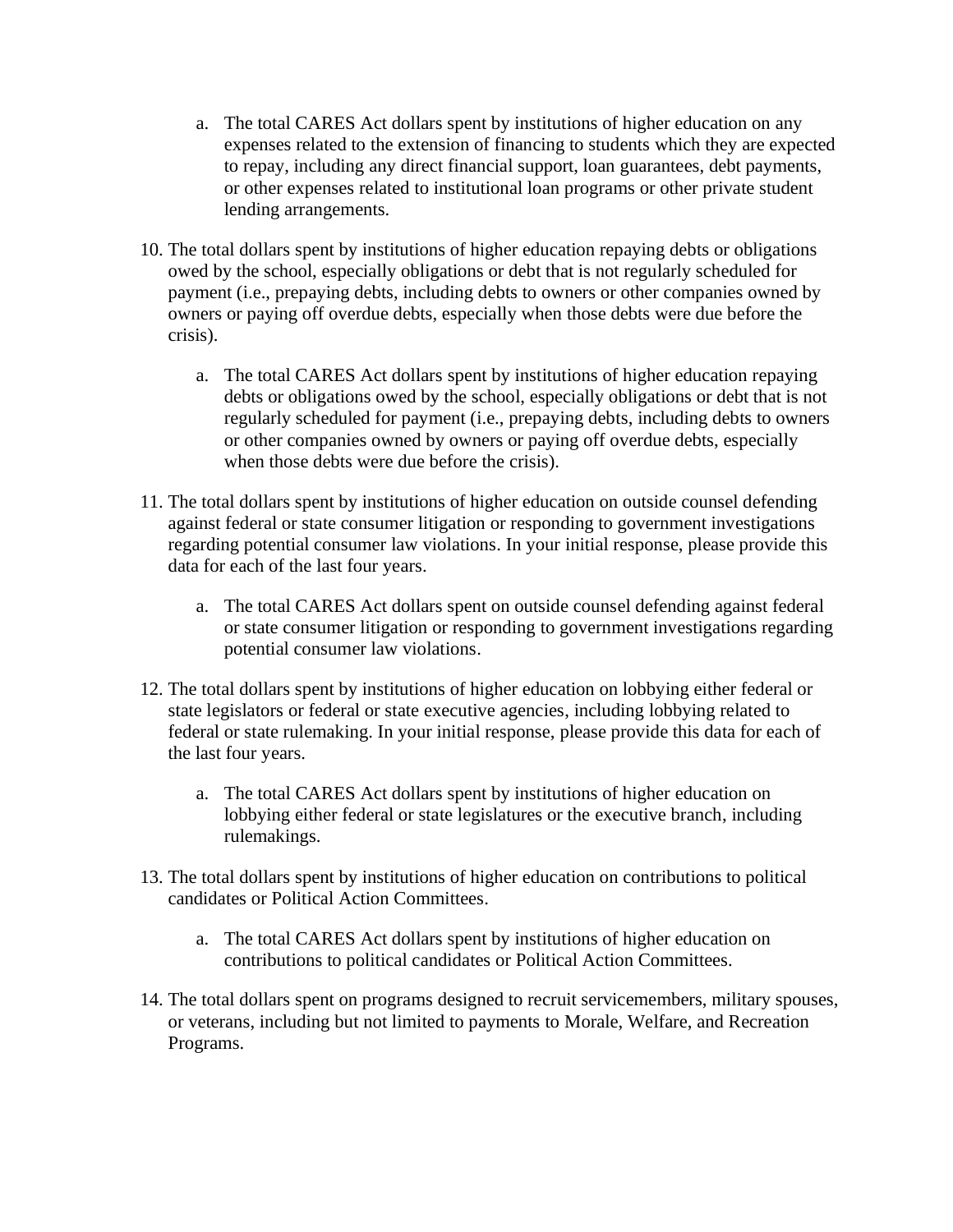It is critical that these funds are used as Congress intended—to provide emergency relief to students suffering during this crisis, not for personal enrichment or to line the pockets of corporate interests. And while we applaud Congress for stepping in to support students at all types of institutions during this unprecedented crisis, stronger oversight is needed to correct for unintended incentives created by profit-driven control structures.

Sincerely,

## **National Organizations**

Allied Progress American Federation of Teachers Americans for Financial Reform Association of Young Americans (AYA) Children's Advocacy Institute Consumer Action Consumers for Auto Reliability and Safety Hildreth Institute National Association of Consumer Advocates National Education Association Private Equity Stakeholder Project Public Citizen Public Counsel Stephanie Hall, The Century Foundation Student Action Student Borrower Protection Center Student Debt Crisis Student Defense U.S. Public Interest Research Group (PIRG) Young Invincibles

## **State and Local Groups**

American Federation of Teachers New Mexico College Now Greater Cleveland Communications Workers of America District 7 DevNW Housing & Economic Rights Advocates Indiana Institute for Working Families Innovation Ohio Louisiana Budget Policy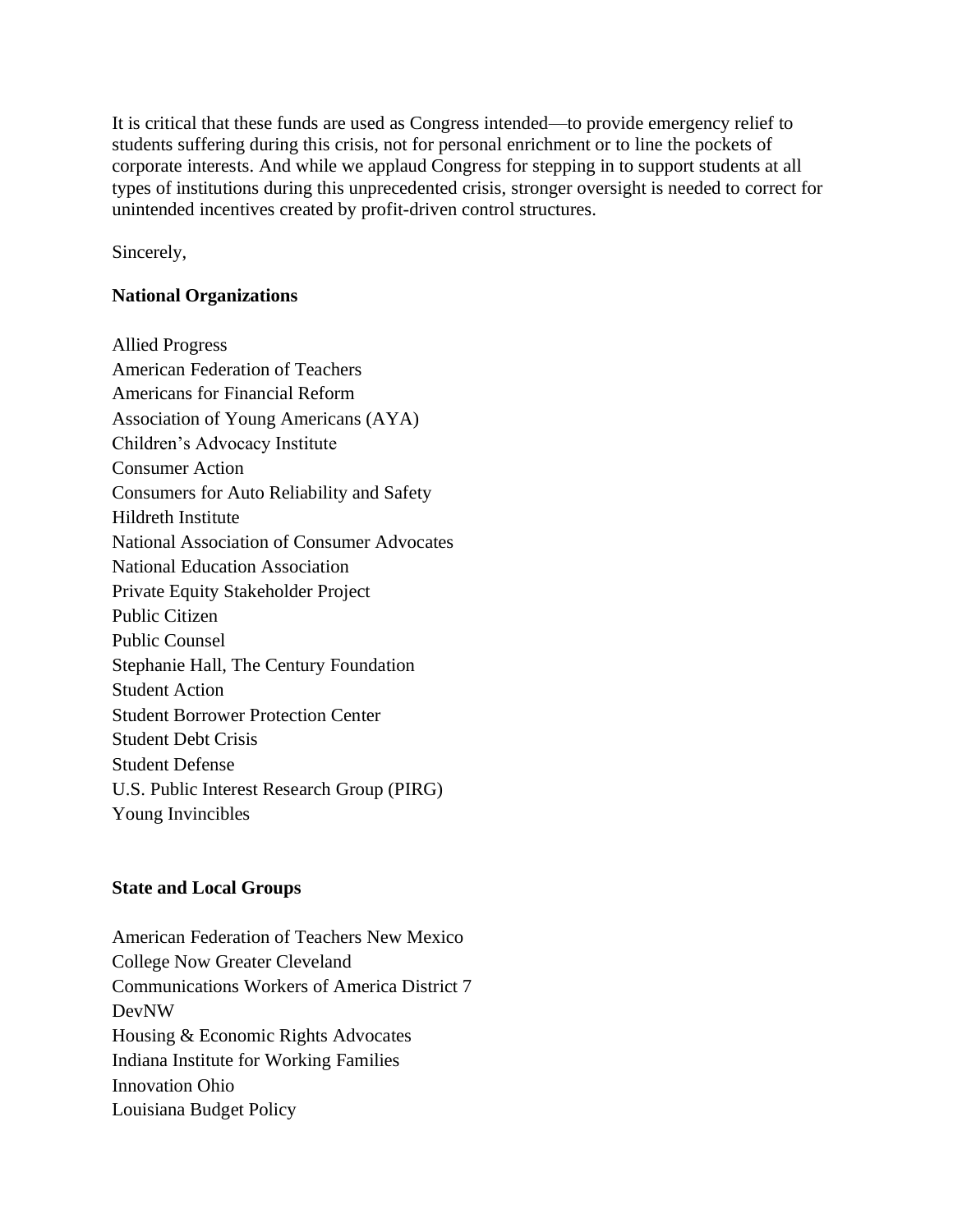Maryland Consumer Rights Coalition New Era Colorado New Jersey Citizen Action New Mexico Center on Law & Poverty NextGen California Ohio Student Association PHENOM (Public Higher Education Network of Massachusetts) Power Coalition for Equity and Justice RAISE Texas San Francisco Office of Financial Empowerment Strong Economy For All Coalition THE ONE LESS FOUNDATION Virginia Poverty Law Center YWCA Boulder County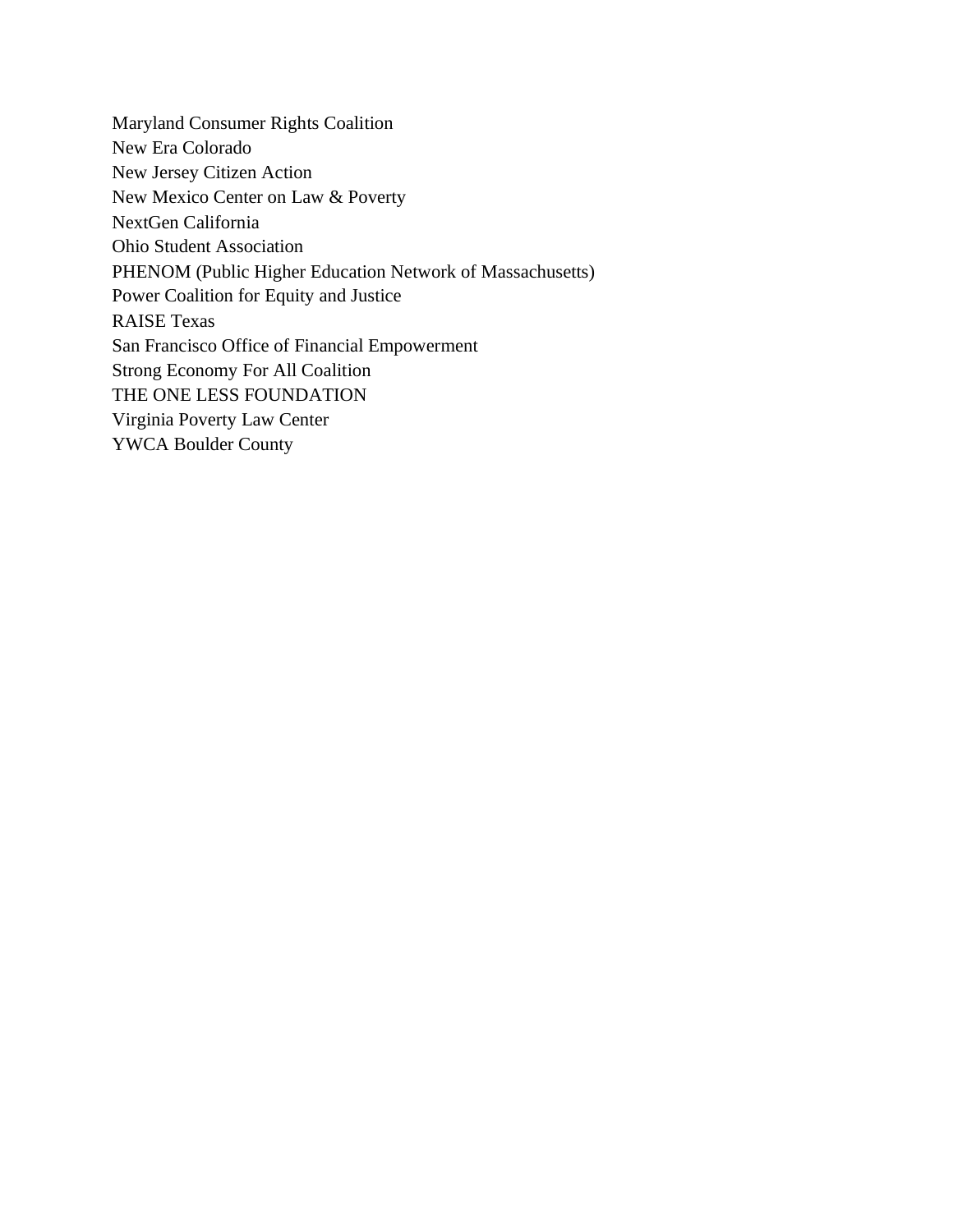April 21, 2020

Chairman Lamar Alexander Chairman Bobby Scott Ranking Member Patty Murray **Ranking Member Virginia Foxx** Committee on Health, Education, Labor, and Committee on Education and Labor Pensions U.S. House of Representatives United States Senate 2176 Rayburn House Office Building 428 Senate Dirksen Office Building Washington, DC 20515 Washington, DC 20510

Chairwoman Carolyn Maloney Chairman Ron Johnson Ranking Member Jim Jordan Ranking Member Gary Peters House Committee on Oversight and Reform Committee on Homeland Security and U.S. House of Representatives Government Affairs 2157 Rayburn House Office Building United States Senate Washington, DC 20515 340 Dirksen Senate Office Building

Washington, DC 20510

Dear Chairs, and Ranking Members:

The undersigned community of 42 consumer, labor, oversight, civil rights, and student advocacy organizations write to ask you to perform diligent oversight to ensure that relief funds allocated through the CARES Act are not used to perpetuate or reward predatory practices in higher education.<sup>10</sup>

The for-profit college sector has a long history of schools engaging in illegal practices, such as using deceptive marketing and advertising to enroll military-connected students,<sup>11</sup> unfairly targeting communities of color with reverse redlining practices,<sup>12</sup> and lying about career opportunities and job placement rates in order to boost student enrollment.<sup>13</sup> For-profit schools do not have the structural checks and balances present in traditional public and nonprofit colleges where decisionmakers have no direct financial interest. For-profit schools have used these egregious tactics to grow rapidly in the years following the last financial crisis, ultimately recruiting millions of students into costly programs with minimal investment in training and instruction, leading many to high levels of debt and poor outcomes.<sup>14</sup> These abuses led the U.S. Department of Education, the U.S. Department of Justice, the Federal Trade Commission, the Consumer Financial Protection Bureau, and numerous state attorneys general to take action

<sup>10</sup> *See generally* Collin Binkley, *While other colleges struggle, for-profits hope for revival*, Assoc. Press (Apr. 19, 2020), [https://apnews.com/ef35d2a42e611b6a379927628d214071.](about:blank)

<sup>11</sup> *See e.g.*, *FTC Obtains Record \$191 Million Settlement from University of Phoenix to Resolve FTC Charges It Used Deceptive Advertising to Attract Prospective Students*, Fed. Trade Comm'n (Dec. 10, 2019)[, https://www.ftc.gov/news-events/press-releases/2019/12/ftc-obtains-record-](about:blank)[191-million-settlement-university-phoenix.](about:blank) 

<sup>12</sup> *See e.g.*, Complaint, *Mary Morgan et. al. v. Richmond School of Health and Technology, Inc.* (Dec. 11, 2011), (Case 1:11-cv-01066-GK), [https://www.relmanlaw.com/media/cases/351\\_RSHT%20-%20Second%20Amended%20Complaint%2012.7.11.pdf.](about:blank) 

<sup>13</sup> *See e.g.*, *U.S. Department of Education Reaches Settlement with DeVry University Over Job Placement Claims*, U.S. Dep't of Educ. (Oct. 13, 2016)[, https://www.ed.gov/news/press-releases/us-department-education-reaches-settlement-devry-university-over-job-placement-claims.](about:blank) <sup>14</sup> *See* Robin Howarth & Lisa Stifler, *The Failings of Online For-Profit Colleges: Findings from Student Borrower Focus Groups*, The Brookings Inst. (March 2019)[, https://www.brookings.edu/wp-content/uploads/2019/03/The-Failings-of-Online-For-profit-Colleges.pdf.](about:blank)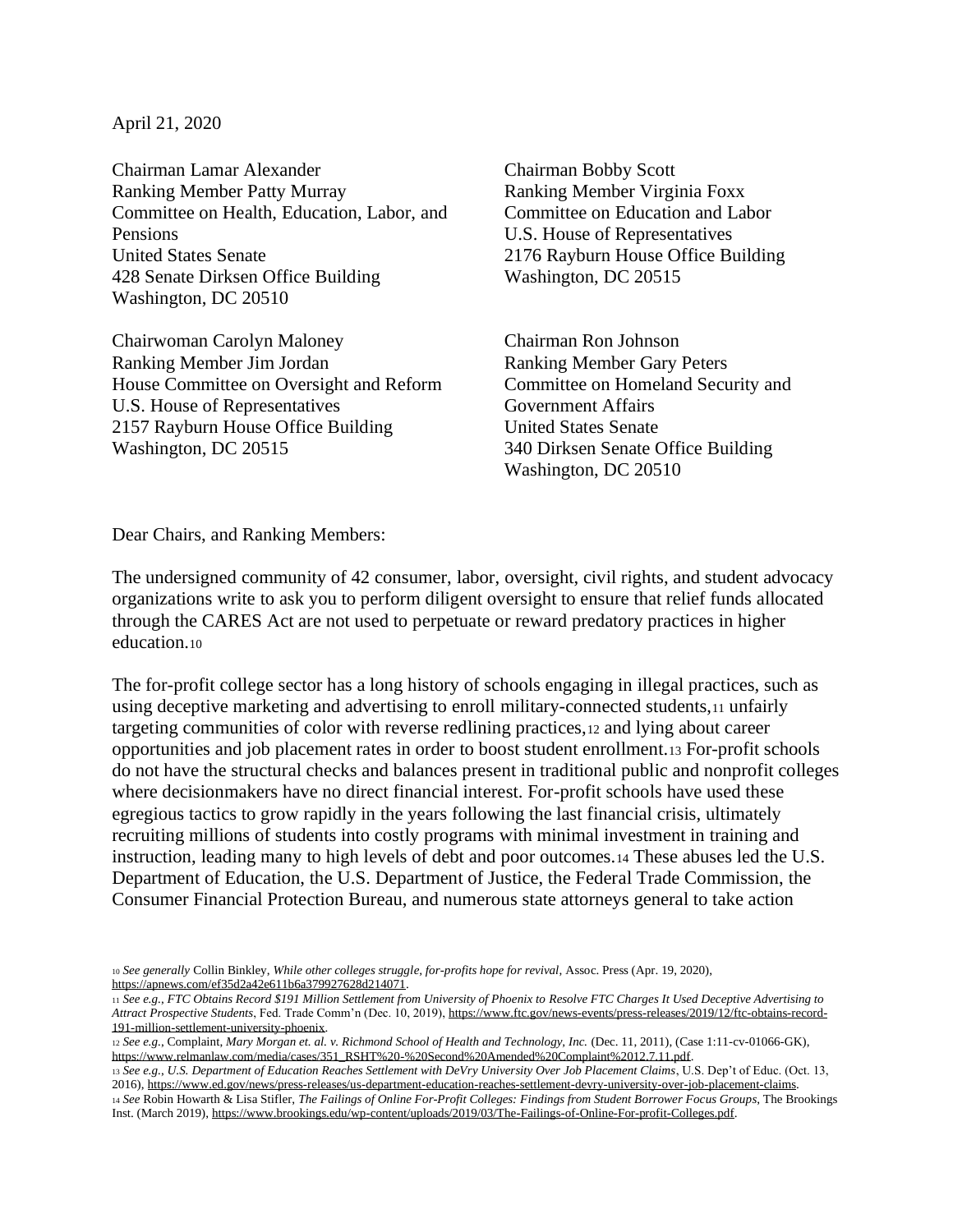against several companies now poised to receive millions of dollars under the CARES Act.<sup>15</sup> In recent years, many for-profit schools have followed the trends of some of the largest chains of the early 2010s—precipitously shuttering their doors overnight, leaving hundreds of thousands of students with worthless degrees and mountains of debt.<sup>16</sup>

According to public reports, the CARES Act could provide over \$1.1 billion to for-profit schools.<sup>17</sup> Recent data from the Department of Education show that operators of for-profit chains including Fortis Institute, Empire Beauty School, and Lincoln Technical Institute will likely receive a significant portion of CARES Act relief funds, despite previous actions by federal and state law enforcement agencies to halt illegal practices by these companies. <sup>18</sup>

Given the already dire state of the student debt crisis affecting 45 million Americans, it is critical that any federal emergency spending support the interests of students without the waste, fraud, and abuse that has historically been the hallmark of the for-profit college industry. Because these institutions are being entrusted with taxpayer dollars through the CARES Act, it is critical that for-profit institutions receiving these funds be subject to additional oversight.

At a minimum, you must ensure that CARES Act funds are not misused or misappropriated by any school operated by individuals with a direct financial interest in the institution. We urge you to ask Secretary DeVos to confirm that no recipient of CARES Act funds is currently under investigation for misrepresentation or financial misconduct by the Department of Education, other federal agencies, or state and federal law enforcement organizations. We also request that you ask Secretary DeVos to confirm whether any recipient of CARES Act funds has been the subject of such an investigation or subsequently sanctioned for such conduct in the past five years by their accreditor or a state regulator, or settled a lawsuit with a federal or state law enforcement or regulatory authority.

Further, we ask that you require Secretary DeVos to provide a report on those institutions that are both receiving CARES Act funds and that are receiving Title IV funding under one of the Heightened Cash Monitoring methods of payment. Such a report should detail the steps that the Department is taking to ensure that the CARES Act student aid grant funds are properly distributed, including for example, steps to direct program reviewers to prioritize institutions with known compliance concerns. To protect these funds, Secretary DeVos must also confirm

<sup>18</sup> *See* U.S. Dep't of Educ., *Allocations for Section 18004(a)(1) of CARES Act* (Apr. 10, 2020),

<sup>15</sup> *See* David Halperin, *Law Enforcement Investigations and Actions Regarding For-Profit Colleges*, Republic Rep. (Apr. 2014), [https://www.republicreport.org/2014/law-enforcement-for-profit-colleges/.](about:blank)

<sup>16</sup> *See* Michael Vasquez & Daniel Bauman, *How America's College-Closure Crisis Leaves Families Devastated*, The Chron. of Higher Educ. (Apr. 4, 2019)[, https://www.chronicle.com/interactives/20190404-ForProfit.](about:blank)

<sup>17</sup> *See, e.g.*, Walter Ochinko & James Haynes, *Analysis of Higher Education Relief Funds for Coronavirus: How Will They Be Allocated Across Institutional Sectors?*, Veterans Educ. Success (Apr. 10, 2020)[, https://vetsedsuccess.org/analysis-of-higher-education-relief-funds-for](about:blank)[coronavirus-how-will-they-be-allocated-across-institutional-sectors/;](about:blank) Matt Smith, *Exclusive: These for-profit colleges could reap up to \$1 billion in federal bailout money*, Marketwatch (Apr. 9, 2020)[, https://www.marketwatch.com/story/exclusive-these-for-profit-colleges-could-reap-up-to-](https://www.marketwatch.com/story/exclusive-these-for-profit-colleges-could-reap-up-to-1-billion-in-federal-bailout-money-2020-04-08)[1-billion-in-federal-bailout-money-2020-04-08.](https://www.marketwatch.com/story/exclusive-these-for-profit-colleges-could-reap-up-to-1-billion-in-federal-bailout-money-2020-04-08)

[https://www2.ed.gov/about/offices/list/ope/allocationsforsection18004a1ofcaresact.pdf;](https://www2.ed.gov/about/offices/list/ope/allocationsforsection18004a1ofcaresact.pdf) *see also* Kyra Gurney, *Florida for-profit college chain to pay \$600,000 over false financial claims*, Miami Herald (Jan. 31, 2018)[, https://www.miamiherald.com/latest-news/article197664539.html;](about:blank) *Maryland's 'Educational Affiliates' Agrees to Pay \$13 Million to Settle False Claims Act Allegations*, Berger Montague (last visited Apr. 14, 2020)[, https://bergermontague.com/marylands-educational-affiliates-agrees-pay-13-million-settle-false-claims-act-allegations/;](about:blank) *AG Secures \$900,000 to Help Students of Online Education Company*, Commonwealth of Mass. (Apr. 12, 2018)[, https://www.mass.gov/news/ag-secures-](about:blank)[900000-to-help-students-of-online-education-company;](about:blank) Karishma Mehrotra, *Two for-profit colleges settle lawsuit with Attorney General for \$2.3 million*, The Boston Globe (Jul. 30, 2015)[, https://www.bostonglobe.com/business/2015/07/30/two-for-profit-colleges-settle-lawsuit-with](about:blank)[attorney-general-for-million/PLtMSKNp9QxG19ZGXcXUZI/story.html.](about:blank)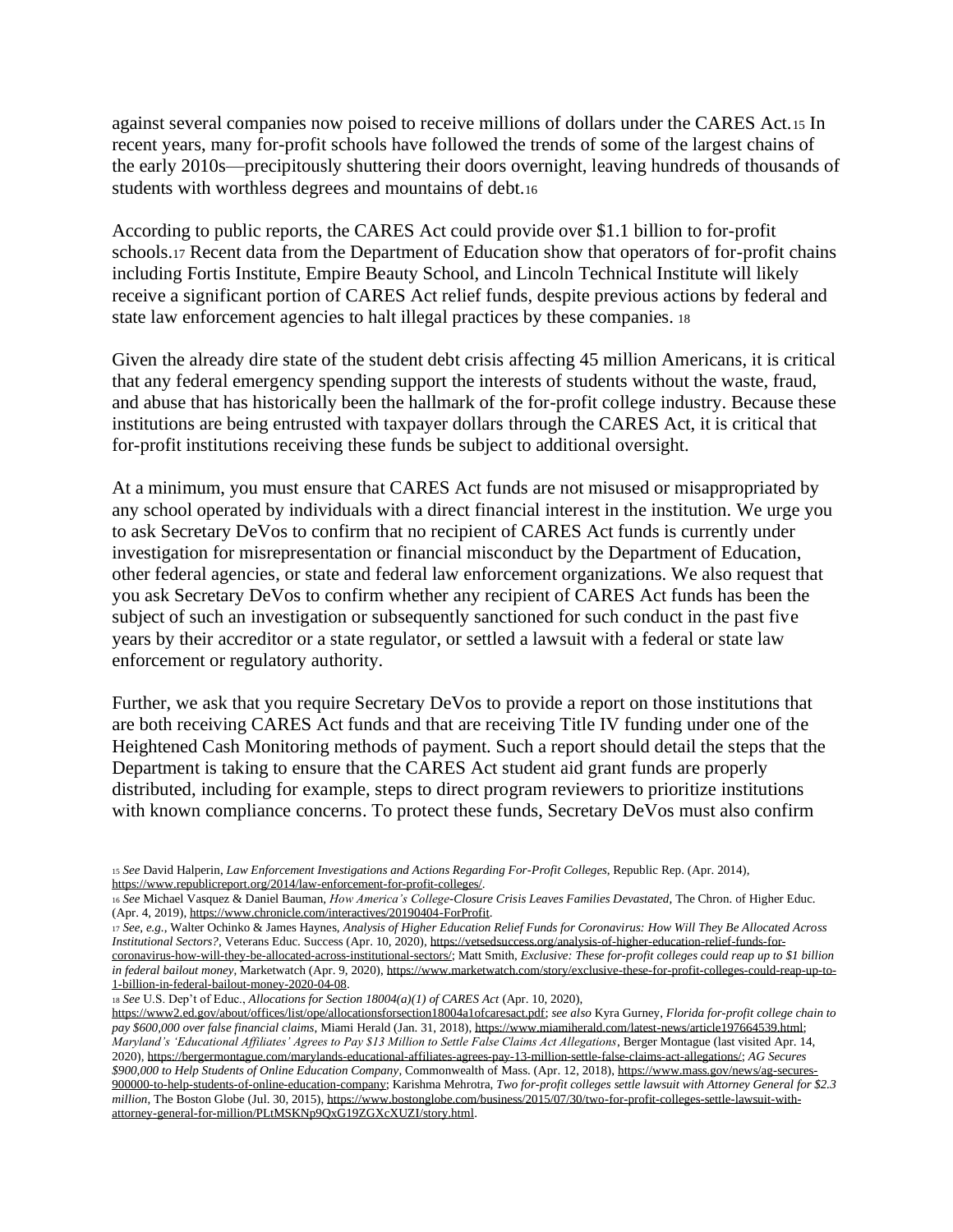that no institution receiving CARES Act funds is operating under receivership. The Secretary should also provide what steps the Department is taking to ensure CARES Act funds are not improperly directed to creditors. Lastly, we request that you seek an explanation from the Secretary about what additional steps the Department is taking to ensure proper use of CARES Act funds by institutions that have one or more Letters of Credit currently on file with the Department. Such institutions have typically been determined to be at some level of financial risk to students and the Department, and, in these circumstances, merit additional oversight. For example, is the Department requesting that schools develop a plan to increase the surety amount? Is the Department requiring such institutions to submit teach-out plans and agreements to the Department and accreditors? Answers to these types of questions are necessary to ensure that students are protected in these difficult times.

In addition to demanding these answers from the Secretary, we urge you to perform critical oversight of CARES Act funds disbursed to the for-profit college sector, requiring any institution that has maintained a for-profit status in the last ten years to provide answers to the following requests for the last four quarters, as applicable, and to provide your committee with monthly status reports for the duration of the crisis including data responsive to each of the following questions:

- 1. The total dollar amount received through the CARES Act.
- 2. The total dollar amount spent on "emergency financial aid grants to students."
- 3. The total dollar amount of non-student emergency grant aid that was spent on instruction.
- 4. The total dollars spent by each institution of higher education on executive compensation and bonuses.
	- a. The total CARES Act dollars spent by each institution of higher education on executive compensation and bonuses.
- 5. The total dollars spent on corporate board compensation.
	- a. The total CARES Act dollars spent on corporate board compensation.
- 6. The total dollars spent by each institution of higher education on advertising and marketing.
	- a. The total CARES Act dollars spent by each institution of higher education on advertising and marketing.
- 7. The total dollars spent by companies operating institutions of higher education on dividends and/or stock buybacks.
	- a. The total CARES Act dollars spent by companies operating institutions of higher education on dividends and/or stock buybacks.
- 8. The total dollars spent by institutions of higher education on compensating owner(s).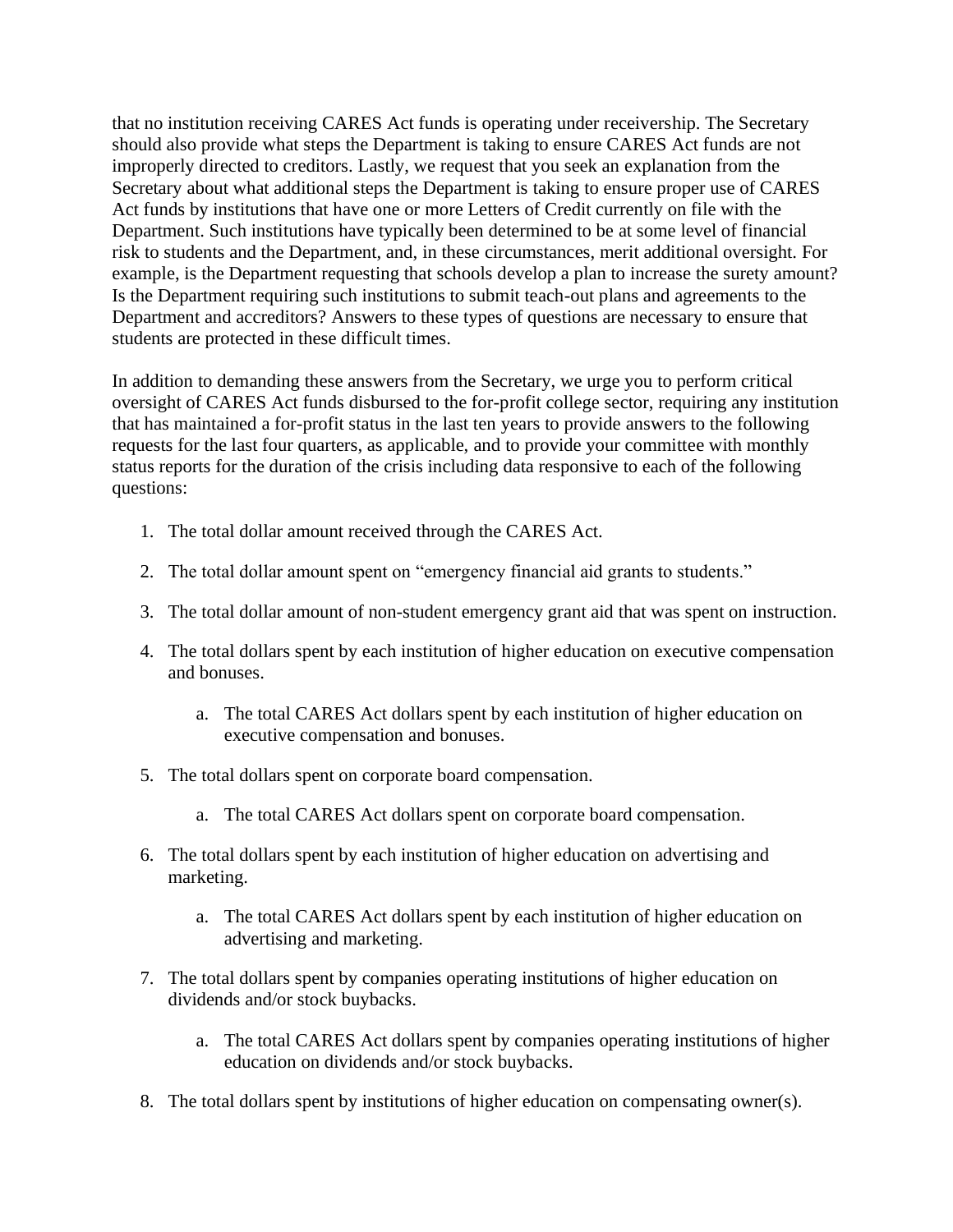- a. The total CARES Act dollars spent by institutions of higher education on compensating owner(s).
- 9. The total dollars spent by institutions of higher education on any expenses related to the extension of financing to students which they are expected to repay, including any direct financial support, loan guarantees, debt payments, or other expenses related to institutional loan programs or other private student lending arrangements.
	- a. The total CARES Act dollars spent by institutions of higher education on any expenses related to the extension of financing to students which they are expected to repay, including any direct financial support, loan guarantees, debt payments, or other expenses related to institutional loan programs or other private student lending arrangements.
- 10. The total dollars spent by institutions of higher education repaying debts or obligations owed by the school, especially obligations or debt that is not regularly scheduled for payment (i.e., prepaying debts, including debts to owners or other companies owned by owners or paying off overdue debts, especially when those debts were due before the crisis).
	- a. The total CARES Act dollars spent by institutions of higher education repaying debts or obligations owed by the school, especially obligations or debt that is not regularly scheduled for payment (i.e., prepaying debts, including debts to owners or other companies owned by owners or paying off overdue debts, especially when those debts were due before the crisis).
- 11. The total dollars spent by institutions of higher education on outside counsel defending against federal or state consumer litigation or responding to government investigations regarding potential consumer law violations. In your initial response, please provide this data for each of the last four years.
	- a. The total CARES Act dollars spent on outside counsel defending against federal or state consumer litigation or responding to government investigations regarding potential consumer law violations.
- 12. The total dollars spent by institutions of higher education on lobbying either federal or state legislators or federal or state executive agencies, including lobbying related to federal or state rulemaking. In your initial response, please provide this data for each of the last four years.
	- a. The total CARES Act dollars spent by institutions of higher education on lobbying either federal or state legislatures or the executive branch, including rulemakings.
- 13. The total dollars spent by institutions of higher education on contributions to political candidates or Political Action Committees.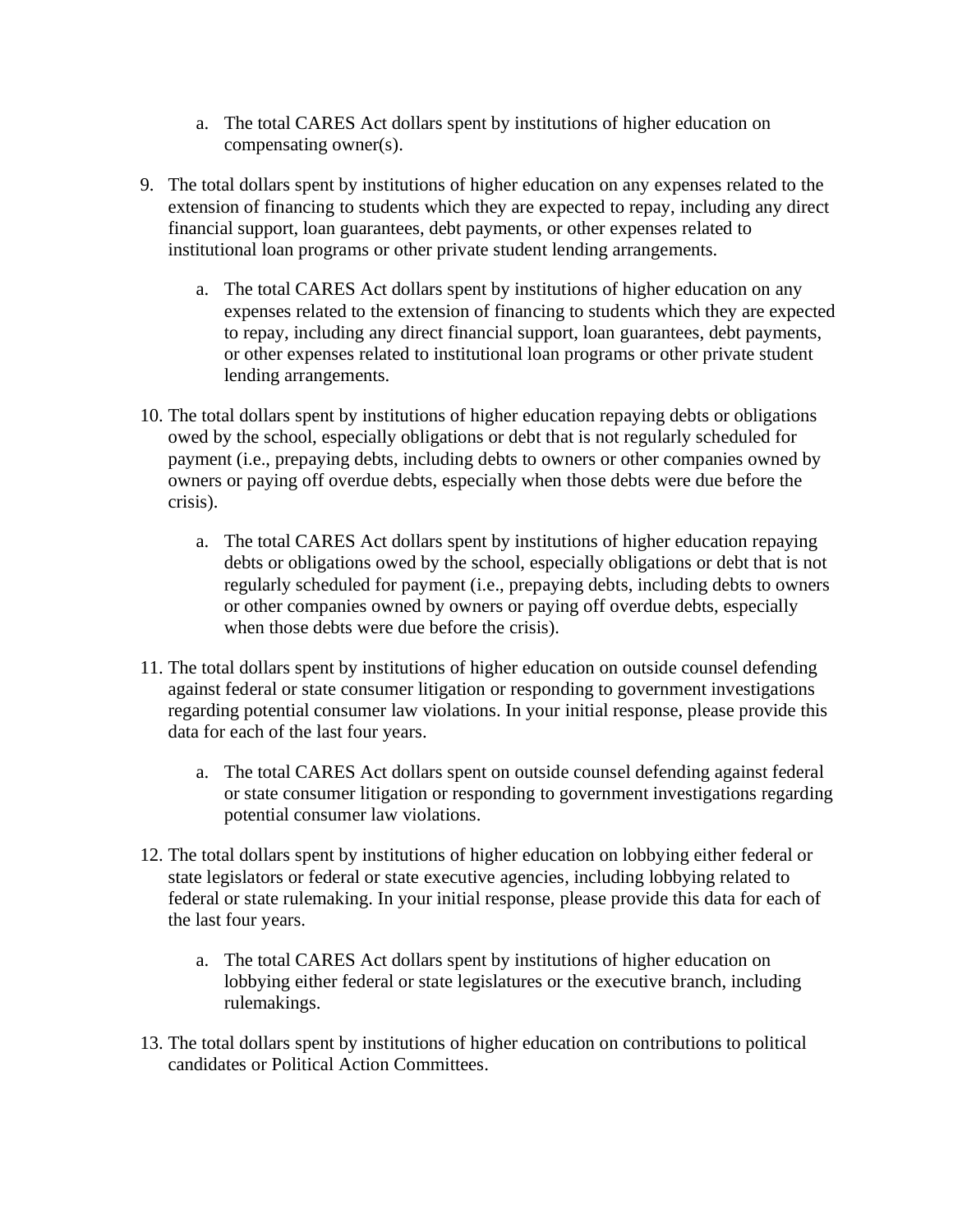- a. The total CARES Act dollars spent by institutions of higher education on contributions to political candidates or Political Action Committees.
- 14. The total dollars spent on programs designed to recruit servicemembers, military spouses, or veterans, including but not limited to payments to Morale, Welfare, and Recreation Programs.

It is critical that these funds are used as Congress intended—to provide emergency relief to students suffering during this crisis, not for personal enrichment or to line the pockets of corporate interests. And while we applaud Congress for stepping in to support students at all types of institutions during this unprecedented crisis, stronger oversight is needed to correct for unintended incentives created by profit-driven control structures.

Sincerely,

## **National Organizations**

Allied Progress American Federation of Teachers Americans for Financial Reform Association of Young Americans (AYA) Children's Advocacy Institute Consumer Action Consumers for Auto Reliability and Safety Hildreth Institute National Association of Consumer Advocates National Education Association Private Equity Stakeholder Project Public Citizen Public Counsel Stephanie Hall, The Century Foundation Student Action Student Borrower Protection Center Student Debt Crisis Student Defense U.S. Public Interest Research Group (PIRG) Young Invincibles

## **State and Local Groups**

American Federation of Teachers New Mexico College Now Greater Cleveland